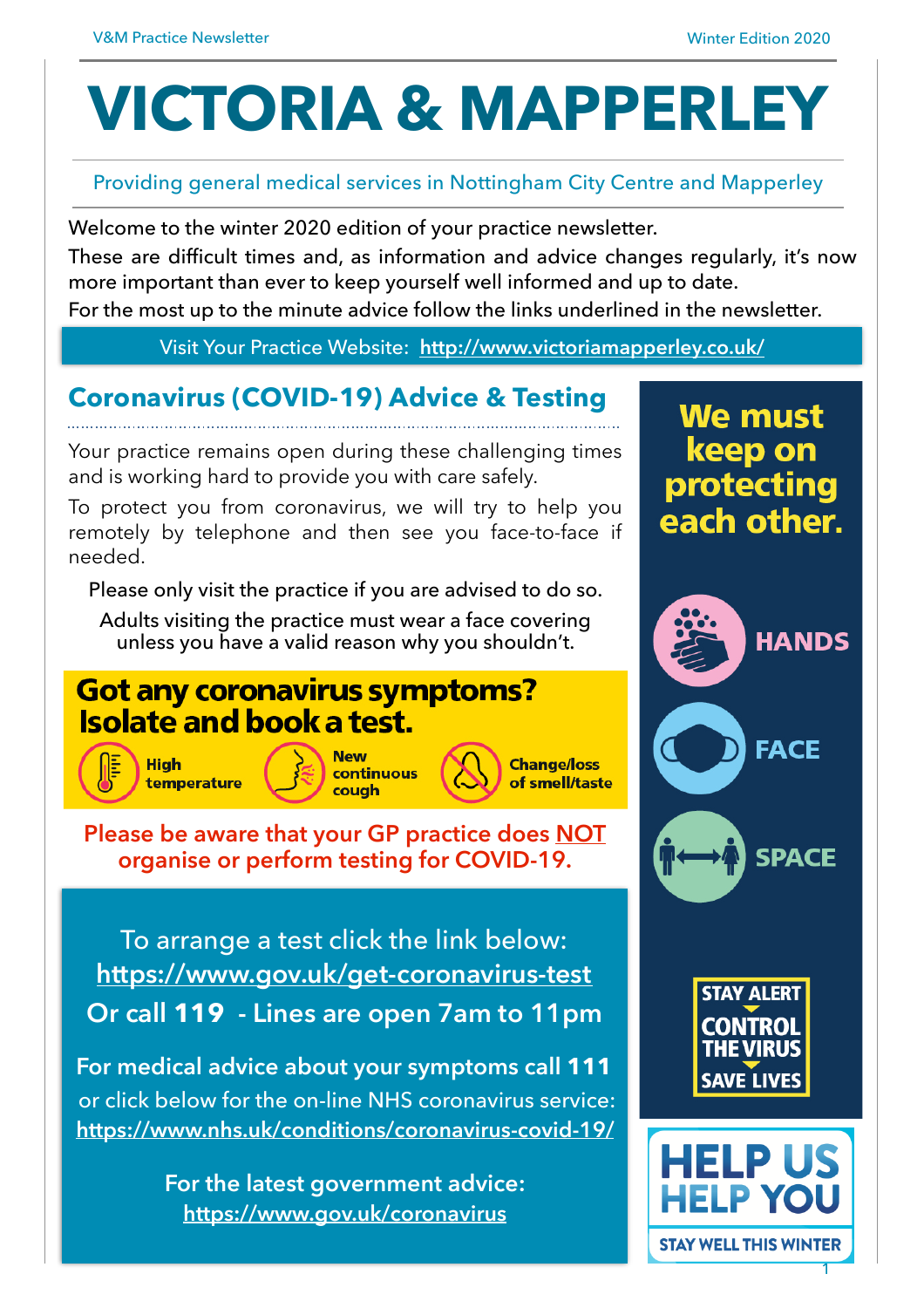#### **Advice on Making an Appointment**

Please be assured that we are doing everything we can to provide the best possible care for our patients during the COVID pandemic, whether that's through routine appointments booked in advance or through urgent GP appointments booked on the day.

#### T**hings are changing on a regular basis but at present we are unable to offer on-line bookable appointments other than for flu vaccinations.**

**Telephone Consultations:** The majority of appointments with a GP will be booked as a telephone consultation initially.

- After booking your appointment, the GP will call you and decide whether the issue can be dealt with over the telephone or whether you need to be seen face-to-face at the surgery.
- If needed, there is the option for a video consultation for those that have access.
- The GPs rely on flexibility to call patients as and when they're able to and therefore we are unable to offer an exact appointment time that can be booked on-line. Instead, you'll be offered a morning or an afternoon appointment so **it's important that you keep your phone nearby at all times**. We're sorry that we can't be more precise with the timings and we hope that patients understand that this is to do with the unpredictable nature of the GPs workload at this strange time and the need to prioritise very ill patients.

#### **Do you need an URGENT On-The Day Appointment?**

When phoning for an **urgent** on-the-day appointment the receptionist may ask you for brief details of your health concern. This will help the doctor prioritise their list of patients to ring. If you do not wish to share this information then that is OK. You will still be contacted by a doctor. When **medically necessary**, we aim to call patients the same day whenever possible. However, **urgent** implies that you need to be seen today and that you should be given priority over someone else. Therefore, please respect this facility and your fellow patients by not requesting to be seen urgently when your problem could wait until the next appointment. These appointments should only be used for problems which cannot possibly wait.

For an URGENT appointment call the surgery at 8am or 2pm *(see next page)*

#### **Coming to the Surgery:**

#### We advise that you do not come into the surgery to book an appointment unless it is absolutely necessary.

Because of the pandemic and the risk of infection, there is a need to avoid congestion in our waiting areas and reception. This does mean that our phone lines are very busy at the moment. To help us to help you, please follow the advice on the next page as to when to call depending on the type of appointment you require.

We are better staffed in all areas than ever before, however due to the volume of telephone calls and the need for some staff to self-isolate this is causing delays and longer wait times during certain periods of the day.

We sincerely apologise for this but would like you to know that we are doing everything we can to remain open and to staff the practice the best that we can during this difficult period.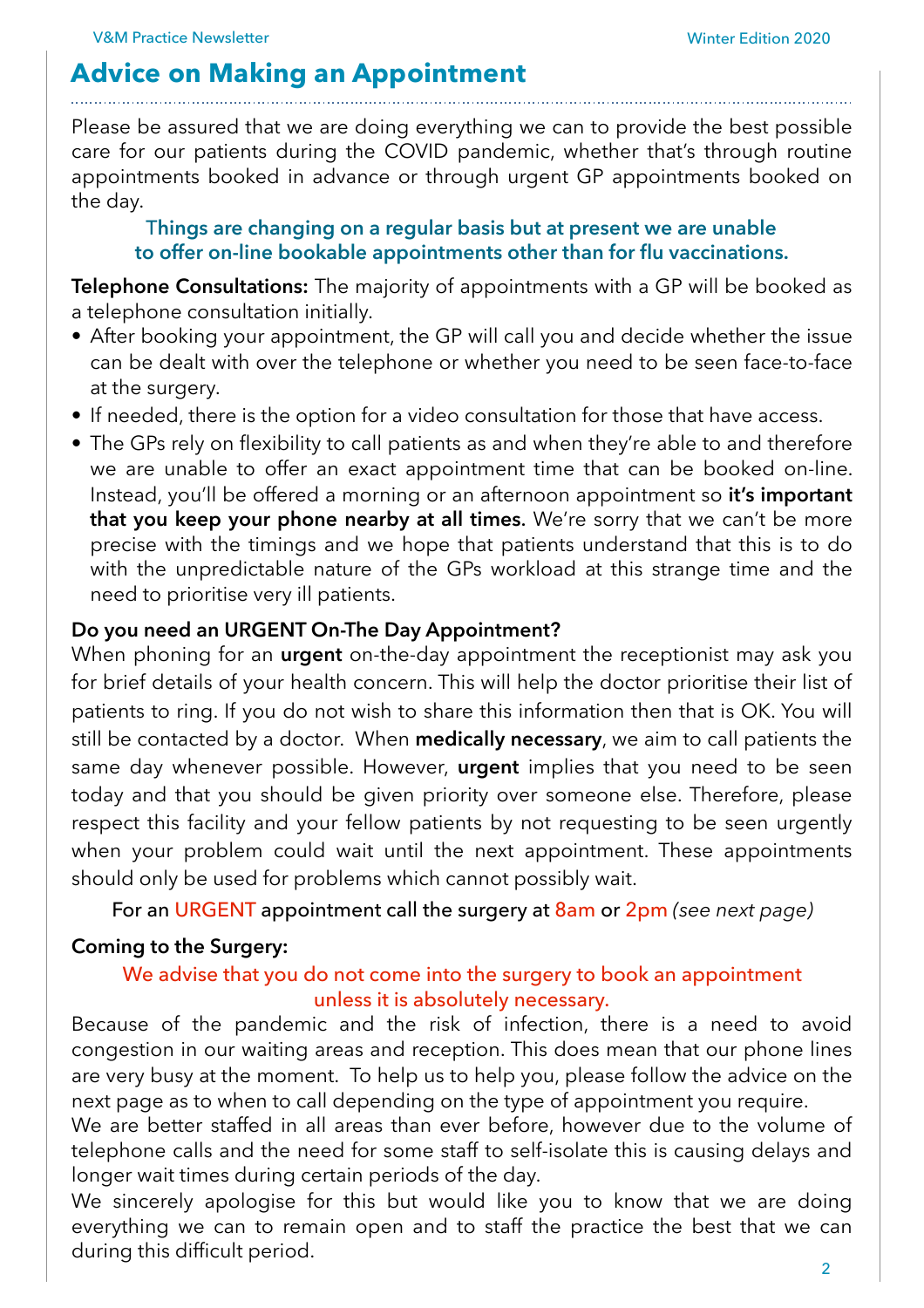## **Advice on Making an Appointment…**

#### **Currently, the main way to book an appointment for either surgery is to call: 0115 883 9080 or 0115 969 1166**

*Things are changing on a regular basis but at present we are unable to offer on-line bookable appointments other than for flu vaccinations.* 

#### **For URGENT On-The-Day Appointments:**

Currently the majority of appointments are reserved for urgent on-the-day bookings. These are released at 8am on the same day, with some additional afternoon appointments released at 2pm.

**Call at 8am or 2pm to ensure you receive an URGENT appointment.** 

#### **For Routine Appointments or any Other Queries:**

We are still offering some routine appointments with GPs, with the current wait time being approximately 2-3 weeks. **Call after 9am to book a routine appointment.**  *(avoiding between 2pm – 3pm because of the release of afternoon appointments)* 

#### **Nurse Appointments**

#### These are usually routine. **Call after 9am for a routine nurse appointment.**

Our practice nurses are specialised in many areas and conditions and can manage many chronic disease reviews such as Diabetes, Asthma and COPD (the bulk of these may be done over the phone during the pandemic). They also perform immunisations, cervical smears, dressings and blood taking, which are all on-going during this difficult time.

**For helpful tips on getting the most from your GP appointment: <https://www.nhs.uk/using-the-nhs/nhs-services/gps/what-to-ask-your-doctor/>**

## **[Use Your Pharmacy](https://www.nhs.uk/using-the-nhs/nhs-services/pharmacies/what-to-expect-from-your-pharmacy-team/)**

As qualified healthcare professionals, Pharmacists can offer clinical advice and overthe-counter medicines for a range of minor illnesses, such as coughs, colds, sore throats, tummy trouble and aches and pains.

If symptoms suggest it's something more serious, pharmacists have the right training to make sure you get the help you need. For example they will tell you if you need to see a GP, nurse or other healthcare professional.

#### **Using Your Pharmacy Coronavirus Update:**

To prevent the spread of coronavirus (COVID-19), changes have been made to how you get medicines and advice from a pharmacy at the moment.

#### Try to call your pharmacy or contact them online before going in person.

#### You can **[order repeat prescriptions online](https://www.nhs.uk/using-the-nhs/nhs-services/pharmacies/how-to-order-repeat-prescriptions-online/)**.

#### **Do not go to a pharmacy if:**

- you have **[symptoms of coronavirus](https://www.nhs.uk/conditions/coronavirus-covid-19/symptoms/)**
- you live with someone who has symptoms of coronavirus.
- In this case get your medicines delivered or ask someone to collect them.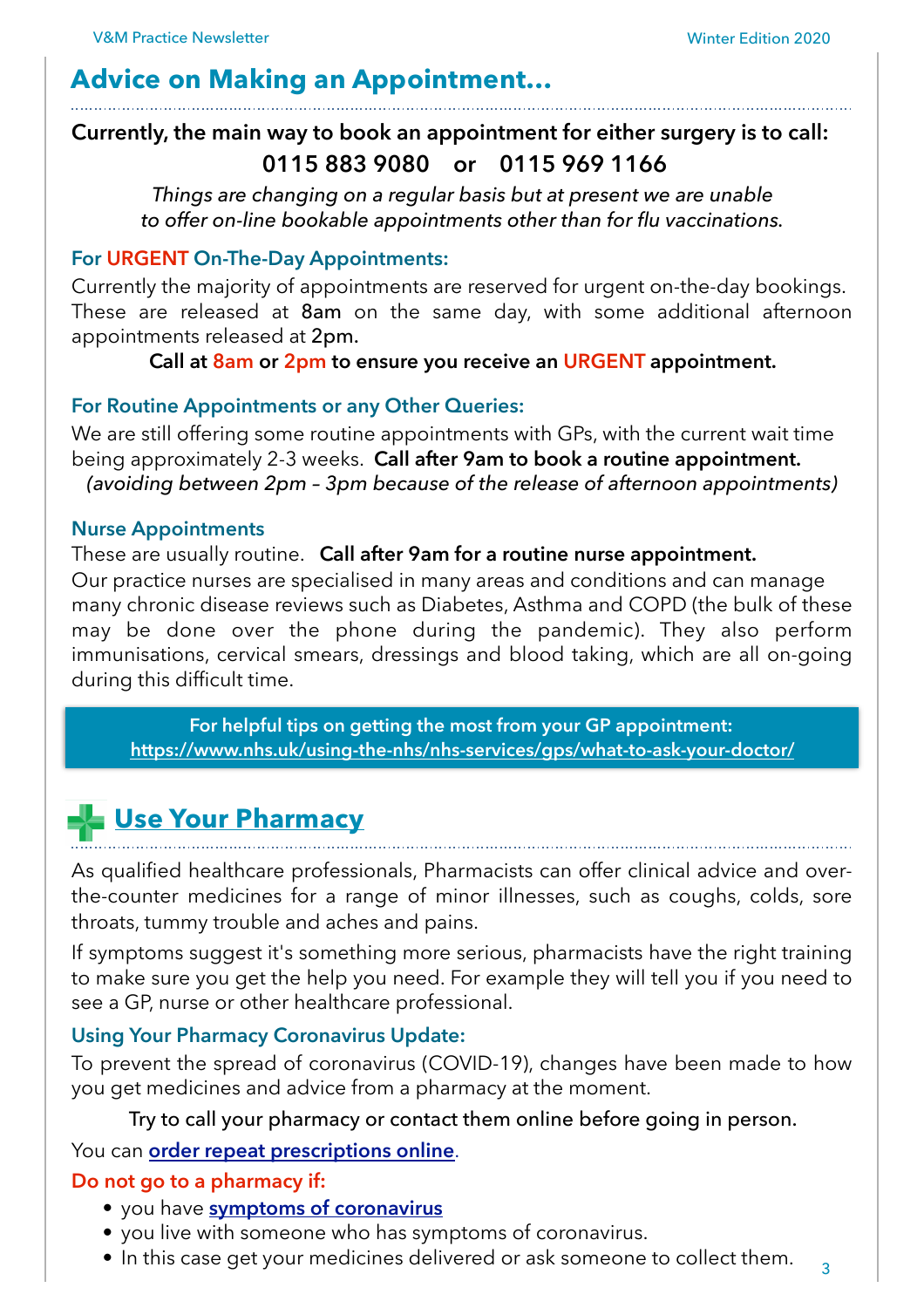## **Flu Vaccinations**

**'Just the flu?' There is no 'just' about it. The flu virus kills thousands every year. For those with long-term health condition flu can cause serious complications.** 

#### **Flu Vaccine and Coronavirus (COVID-19)**



People who are most at risk from the complications of flu are recommended to get a flu vaccine every year. This winter it is especially important with flu and COVID-19 both in circulation. Research shows that if you get both at the same time you may be more seriously ill.

Changes have been made to make sure it's safe for you to have the flu vaccine at GP surgeries and pharmacies. These changes include social distancing, hand washing and wearing protective equipment.

#### **The Flu Vaccine Is the Best Protection for You & Those Around You**

#### **You Can Get a Free Flu Vaccine if You Are:**

- Aged 65 years old and over (including those aged 65 by 31 March 2021)
- Have certain health conditions e.g.asthma, diabetes or heart disease
- Live with someone who is on the NHS shielded patient list
- Pregnant

#### **Ask Your Pharmacist or GP Today if You're Eligible for a Free Flu Vaccine.**

Vaccines have not yet been made available for 50 to 64 year olds as highlighted by the media earlier this year (unless you suffer with certain medical conditions). If we receive further details regarding the over 50s vaccines then we will communicate this with our patients as soon as possible.

#### **Book Your Flu vaccination today:**

Our flu clinics are bookable on-line or by telephone. Clinics are being added on a regular basis and will continue throughout November and December.

- We have a one way system through the surgeries during flu clinics.
- Please only attend at your appointment time to avoid congestion in the waiting room. You will be sent away if you arrive too early.
- We advise you not to park in the car park at Mapperley on flu clinic days as it's likely to be extremely busy with very limited parking.
- It's important to attend your appointments unless you or someone you live with has [symptoms of coronavirus](https://www.nhs.uk/conditions/coronavirus-covid-19/symptoms/).

#### **For further information about Flu Vaccinations: <http://www.nhs.uk/Conditions/vaccinations/Pages/flu-influenza-vaccine.aspx>**



#### **[Physio Self Referral](https://www.nottinghamcitycare.nhs.uk/find-a-service/services-list/musculoskeletal-physiotherapy-and-occupational-therapy-service/)**

You can self refer yourself for physiotherapy without having to see a GP by calling the Nottingham Health & Care Point on: **0300 131 0300** 

**Monday to Friday - 8.30 am to 5pm** 

Or self refer on-line by clicking: <https://accesstoservices.citycare.org.uk>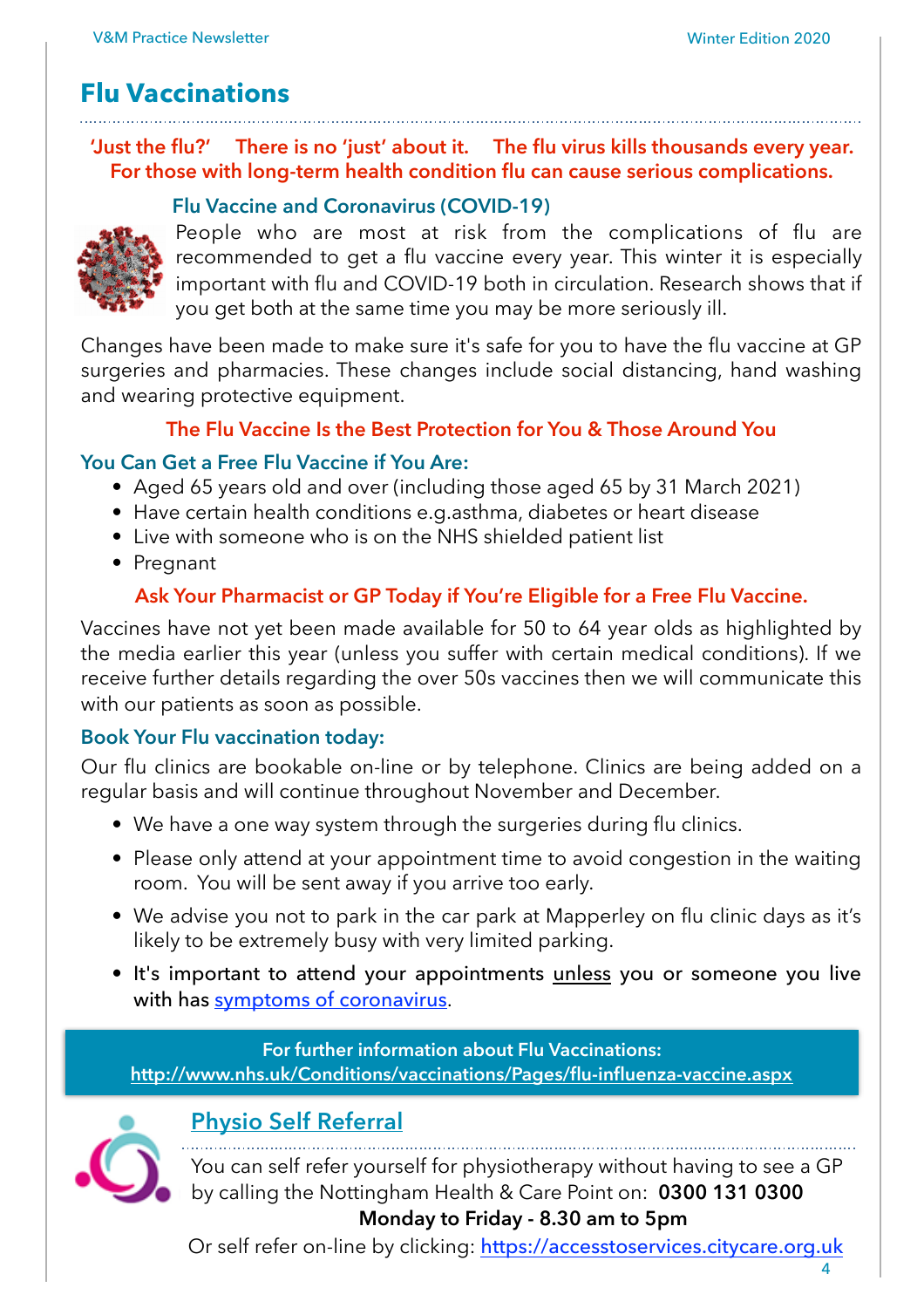## **[Looking After Your Mental Health](https://www.nhs.uk/oneyou/every-mind-matters/how-to-manage-change-coronavirus-covid-19/)**

We have all faced disruption, change and uncertainty during the coronavirus outbreak, and that looks set to continue for a while. Sometimes our problems affect mental health and our day-to-day lives and we feel that we can't cope. If you are in this situation, You Are Not Alone. There are many services available for stress, anxiety and depression.

You can refer yourself for counselling or other talking therapies and do not need a GP referral.

## **[Let's Talk-Wellbeing](https://www.nottinghamshirehealthcare.nhs.uk/nottingham-city-and-county)**

Let's Talk – Wellbeing provides a range of talking therapies, groups Let's Talk-*[Nellbeing*] and computerised self help materials to treat mental health difficulties that affect 1 in 4 of us at some time in our life.

You may be eligible for help if you are aged 18 or over and registered with a GP practice in Nottingham or parts of Nottinghamshire.

You can self-refer by: Calling: **0300 300 2200** or

On Line: [Self refer by completing the](https://www.insighthealthcare.org/our-services/talking-therapies/find-a-service/nottingham/) online form

#### **[Wellness in Mind](https://www.wellnessinmind.org)**

Wellness in Mind provides information, advice and support for anyone in Nottingham experiencing issues with their mental wellbeing.

The service helps people understand mental health issues, and connect people to the services which may best support them. meets their support needs.

Call free on:**0800 561 0073** or

On Line: <https://www.wellnessinmind.org/talk-to-us-online/>

#### **Mental Health - Help in a Crisis**

If your mood deteriorates and you need urgent help contact one of the following:

**[The Nottinghamshire Healthcare Crisis Line](https://www.nottinghamshirehealthcare.nhs.uk/help-in-a-crisis):** If you're in a mental health crisis, call the crisis line anytime of the day or night, and they can arrange for you to speak with a mental health professional. They can also advise you about other services, which can help you. The crisis line is operated by local health workers. Don't worry, they will help you get the right support. The Crisis Line is open 24 hours a day, seven days a week, to people of all ages. Call: **0808 196 3779** or **0300 303 0165**

For Children and Young People: Call the **[CAMHS](https://www.nottinghamshirehealthcare.nhs.uk/camhs-paediatric-liaison-service)** Crisis number: **0115 844 0560**  Outside office hours call your GP, [NHS 111](https://111.nhs.uk), or in an emergency go to an A&E dept.

Samaritans: Whatever you're going through, a Samaritan will face it with you 24 hours a day, 365 days a year. Call free on: **116 123** or On Line: **[www.samaritans.org](https://www.samaritans.org/how-we-can-help/contact-samaritan/)**

For other medical advice and support contact your GP or visit [NHS 111](https://111.nhs.uk).

5 While the Emergency Department (A&E) and 999 are not the best places to get help for the majority of mental health problems, you should still use these services if you have an immediate, life-threatening emergency requiring mental or physical health assistance.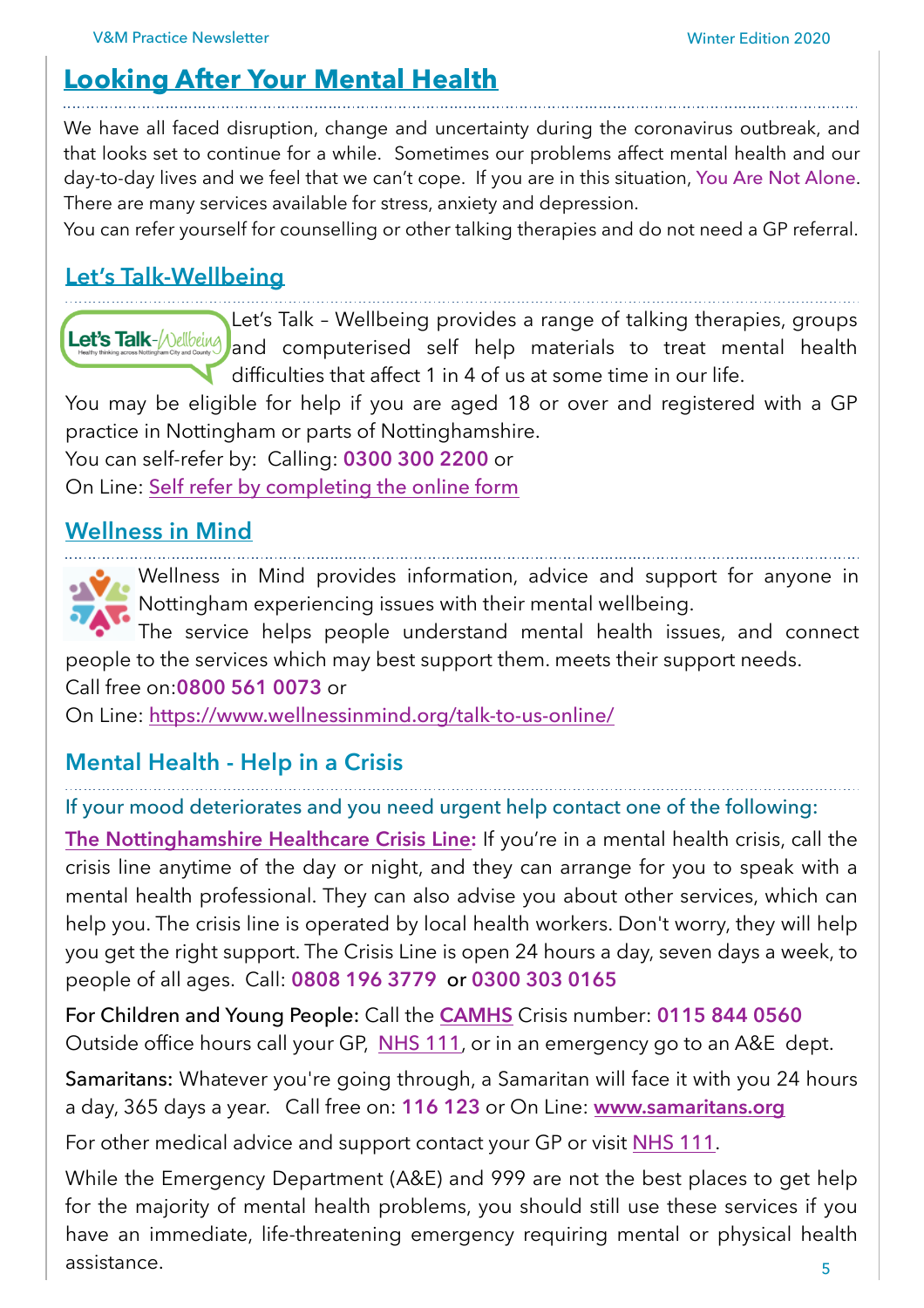## **PATIENT PARTICIPATION GROUP**

#### Representing the Patients of Victoria Health Centre and Mapperley Surgery



Victoria & Mapperley practice Patient Participation Group represents you as a patient and regularly meets with your Practice working together to improve your services.

**<https://victoriamapperley.co.uk/miscellaneous/patient-participation-group/>**

Your PPG has remained focused in supporting the practice to deliver quality care to patients this year. We've concentrated on networking as a priority giving us insight to best practice from around the region to use in our surgeries.

- We're working with **[Connected Nottinghamshire](https://www.connectednottinghamshire.nhs.uk)** to understand how the [NHS App](https://www.nhs.uk/using-the-nhs/nhs-services/the-nhs-app/) can work for the practice. The App allows you to access a wide range of NHS services on your smartphone or tablet.
- We have close links to the [Nottingham & Nottinghamshire Clinical Commissioning](https://nottsccg.nhs.uk/about-us/) [Group](https://nottsccg.nhs.uk/about-us/) providing insight into changes in place-based commissioning and also to the [Public and Patient Engagement Committee](https://www.nottinghamcity.nhs.uk/get-involved/engagement/) (PPEC).
- We continue working with the practice in producing the Practice/PPG newsletter.
- Two patient surveys were completed this year. We reviewed the telephone system and making an appointment. Results were shared with our Practice Manager; Simon, who has confirmed that in the long-term investigations into a unified telephone system covering both surgeries would be undertaken.
- We are also working with the practice to embrace and develop a host of digital resources and explore ways of integrating them with a modern, forward-looking practice website. I look forward to meeting up at our zoom meetings. *(see below)*!

#### Stay Safe, *C***a***t***h** *(PPG Chair)*

If you would like to get involved please leave your name and contact details with the surgery receptionist or email Cath Verhoeven (PPG Chair), on [vandmppg@gmail.com](mailto:vandmppg@gmail.com).

## **Join your next PPG Meeting on ZOOM!**



As you will understand, PPG meetings in person have not been taking place due to the Covid-19 pandemic. The PPG Action Group have been meeting on line for a few months and have now arranged for the main PPG meetings to be on line via **ZOOM**.

You can now participate and make a difference from the comfort of your own home! We hope that this will make meetings more accessible for those of you with mobility issues or caring responsibilities.

You can access **ZOOM** from you computer, laptop, tablet or smart phone. If you haven't tried **ZOOM** yet you can watch a video at:

<https://support.zoom.us/hc/en-us/articles/201362193-How-Do-I-Join-A-Meeting->

In this time of uncertainty it could be that meeting in this way will continue for some time but we will keep you posted. If you are already a PPG member you will be sent joining instructions to the next **ZOOM** meeting. If not, please email Cath our chair [vandmppg@gmail.com](mailto:vandmppg@gmail.com) to be sent a link.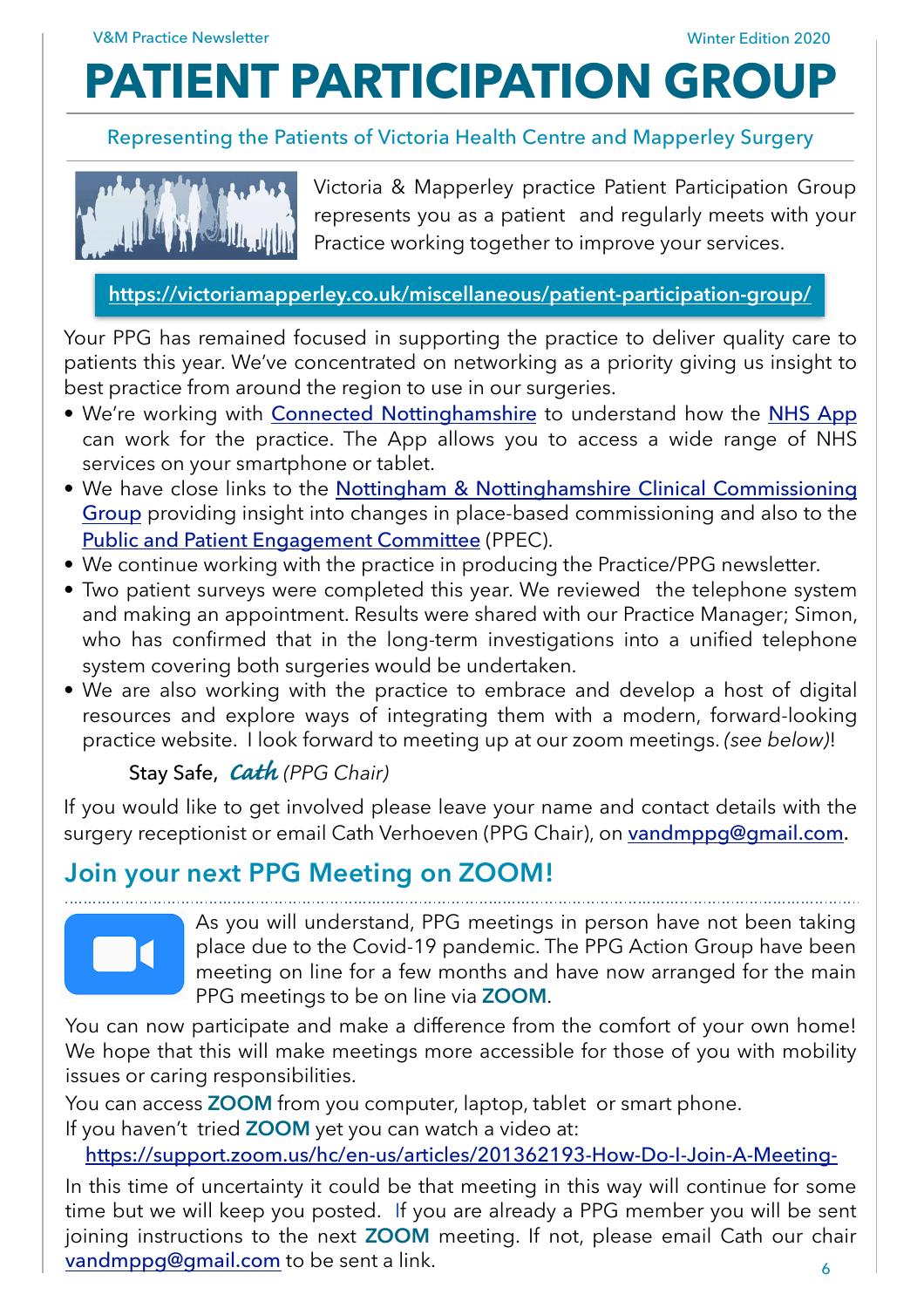### **GP Patient Survey**

The GP Patient Survey is an independent survey run by Ipsos MORI on behalf of NHS England. The survey is sent out to over two million people across England. The results

show how people feel about their GP practice and how each Practice compares with others in their area and throughout the country.

The latest survey took place just before the Covid lockdown in March 2020 and 104 patients in our Practice took part.

Our Healthcare Professionals came out of the survey extremely well, whether it was patients being listened to, getting enough consultation time, being treated with care and concern or just inspiring trust and confidence – the survey results in these areas were very impressive. Almost without exception they were assessed as good, or very good (between 94% and 99%) and were notably higher than local and national averages by comparison.

On the Management/Admin side of the Practice some improvements were apparent since the last survey was done. 70% found it easy to get through on the telephone (higher than the averages elsewhere) and 90% found our Receptionists helpful. Inevitably there were still areas where improvements needed to be looked for and these particularly concerned the appointments system including types and times of appointments available.

Summarising their overall experience of the Practice, gratifyingly 86% of our patients described it as good (local average 83% - National average 82%).

**Read the full report here: <https://gp-patient.co.uk/report?practicecode=C84085>**

## **Staff Changes**

Over the last few months we've had some staff changes at the practice.

Sadly we've said goodbye to our health care assistant, Sarah. Sarah was with us for over 9 years, spending most of her time at our Mapperley practice. She will be greatly missed.

However, we've had the following team members join us over recently months:

Alex is our new practice nurse: "I have worked as a Registered Nurse for the NHS for 21 years. I Previously worked at Nottingham City hospital within areas of Diabetes and Palliative care and for the last 19 years as a community Nurse for Nottinghamshire Healthcare NHS Trust. I provided nursing care to people living in their own homes alongside my role as Leg Ulcer clinic Co-ordinator Nurse for our Community Leg ulcer Clinic. I look forward to working with the team here at Victoria and Mapperley Practice."

Kelly is our newest member of the reception team: "Hi I'm Kelly. I love being outdoors in my spare time and I like to work out where I can. I'm originally from Derby where I worked in an accounts office for almost 10 years. I joined the practice as I wanted a more social and helpful role. It has been a huge learning curve for me especially in the current situation but I am enjoying the challenge and the rest of the staff have been nothing but brilliant and patient with me."